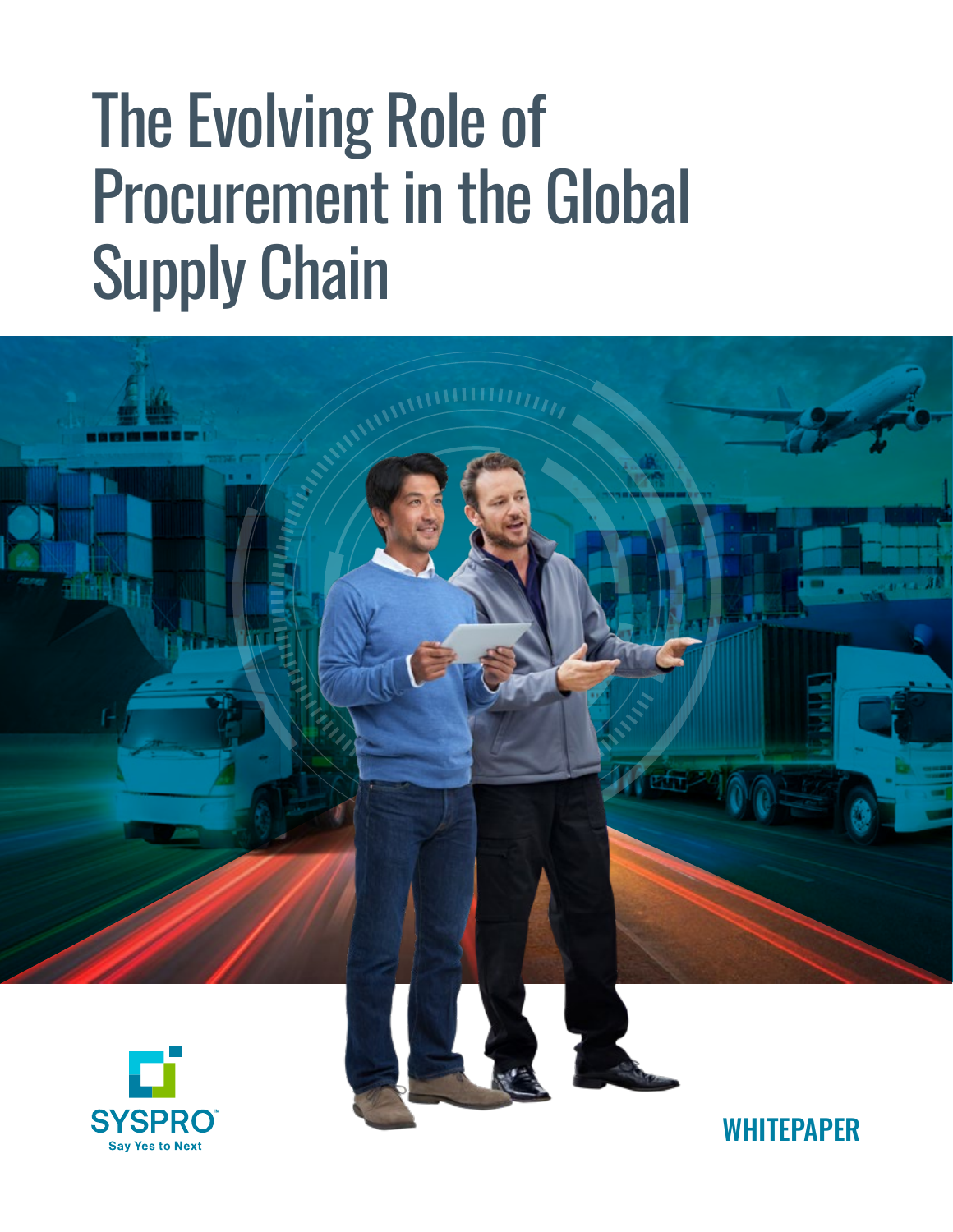# Introduction

The Covid-19 pandemic, plant shutdowns, delays at borders and transportation bottlenecks have all come together in a perfect storm to create an unprecedented level of disruption in global supply chains. Torpedoed delivery schedules and material shortages have become the norm rather than the exception.

All these factors have highlighted the importance of effective supply chain management to keep global commerce moving. Importantly, they have also accelerated the widespread adoption of best practices that are integral to a sustainable supply chain.

These shifts in supply chain priorities have compelled procurement to keep pace by adapting a flexible, modernized approach in support of manufacturers and distributors achieving optimum growth and market share.

Looking at global procurement through a strategic lens leads to smarter decisions. It also means strategic sourcing and working with redundancies in supply; all, of course, while keeping costs down. Today's supply chain leaders must create a procurement process that includes contingencies for logistics and raw material suppliers, factoring tariffs, embargoes and trade wars into the global procurement plan.

#### **According to the 2022 SYSPRO Global Research Survey titled 'Realigning the links of the global supply chain'**

70% of businesses experienced material handling and supply chain disruptions during the pandemic. Despite this, only 33% of businesses invested in procurement and sourcing technologies. Further to that, only 18% of businesses invested in technologies to improve external collaboration with suppliers. As a result, businesses face the risk of ongoing supply chain disruptions.



[View research survey](https://www.syspro.com/analyst_report/research-report-reconnecting-the-links-of-the-disconnected-supply-chain/)

In this white paper, we examine how procurement is evolving in the face of supply chain disruptions, strategies to address those challenges as well as how a fully integrated ERP solution can help manufacturers increase their competitive edge by optimizing their procurement capabilities.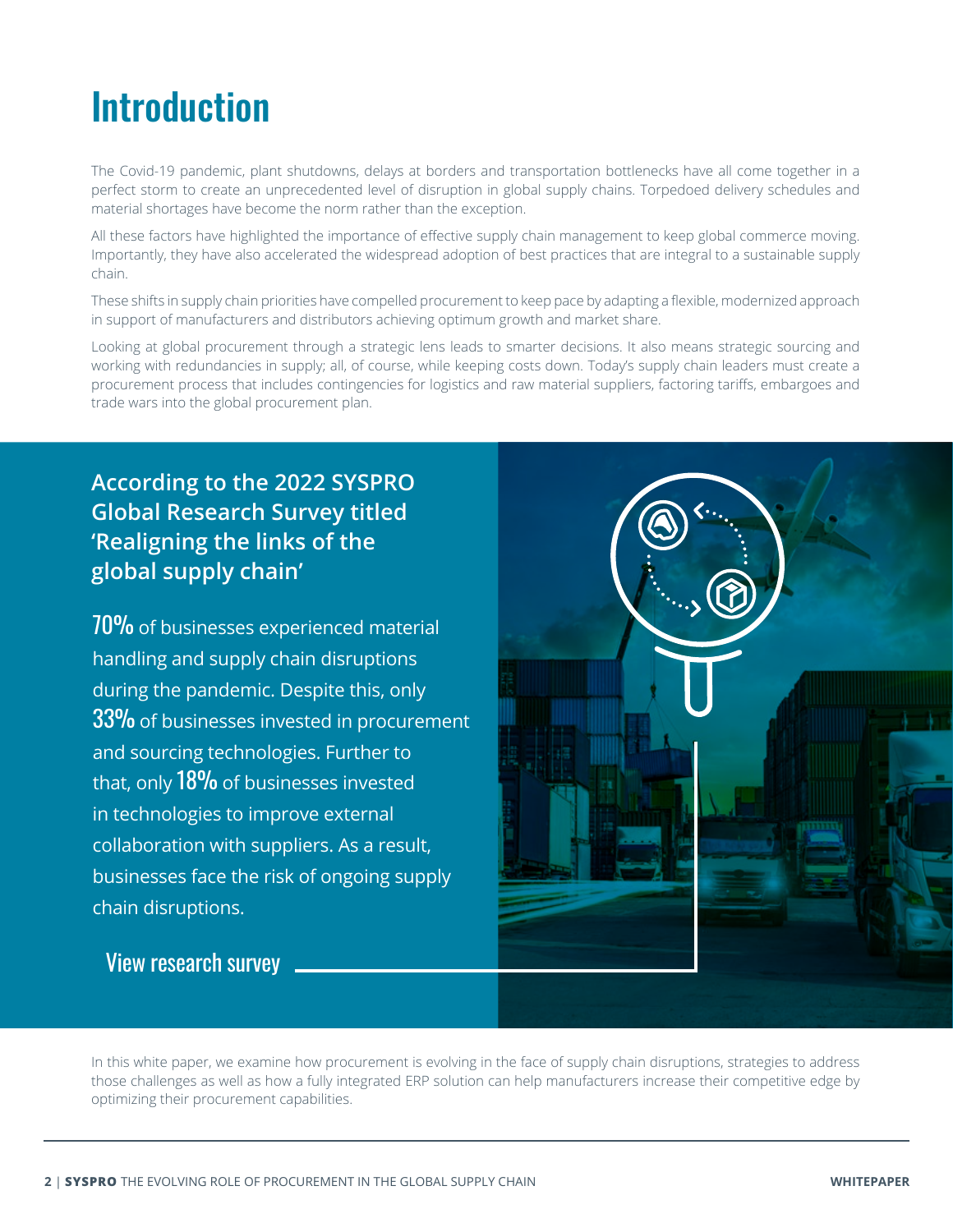# Understanding the shifting procurement landscape

As manufacturers and distributors are compelled to pivot their operations and offerings to address disruptions in the global supply chain, the procurement department needs to reinvent itself by extending its focus beyond managing supplier costs, placing orders and ensuring goods are received.

In our post-pandemic world, where supply chain challenges are further compounded by military conflict, there's an opportunity for procurement to take on a greater range of responsibilities with the assistance of technology. The following areas of procurement contain scope for improvement:

#### **Just-in-case**

In these times of unprecedented disruption, procurement needs to plan for uncertainty. The established practice of just-in-time (JIT) inventory management needs to become more flexible and allow for a just-in-case (JIC) approach. While JIT focuses on having materials arrive just as production is scheduled to begin, JIC involves holding more inventory so that sales are not lost due to inventory being unavailable, reducing the vulnerability of the supply chain and keeping goods flowing in a manageable way.

#### **Resiliency**

To mitigate the impact of unexpected supply chain disruptions, sourcing strategies need to be revised. Instead of cost reduction being the primary goal, the pool of suppliers should be broadened to provide resilience and backup, even though this has implications for material quality and control over costs. By integrating with inventory receipting and quality control, quality issues can be immediately fed back to procurement for follow-up with suppliers.

#### **Risk management**

In an environment of volatility and uncertainty, risk analysis is becoming part of the procurement process. It's not just the risk of poor quality from a larger group of suppliers, but going further down the supply chain to identify other factors that may impact the supply of goods or pose potential problems in terms of regulatory compliance or quality.

#### **Supplier relationship management**

Supplier relationship management involves measuring supplier performance across dimensions such as on-time delivery, cost and material quality inspection. Innovation and technology can also improve supplier relationships. For example, a secure portal that allows suppliers to check orders and payments can make it easier for suppliers to work with your company. Also, electronic Requests for Proposals (RFPs) let suppliers respond to changing needs more quickly and can help set supply chain expectations.

#### **Supply chain control tower**

A supply chain control tower provides real-time visibility of factors in the supply network. It does not necessarily involve new technology but can be incorporated into a dashboard that different functions can use. The benefits include proactively managing supply chains in real time, better planning, enhanced risk mitigation and increased responsiveness.

#### **Collaboration with finance**

Procurement should operate separately from finance but work with functions like accounts payable (AP), particularly in areas such as payment and budgetary controls. Accounts payable should also ensure that procurement operates transparently and is aligned with company policies, procedures and standards. For this co-operation to be effective, manufacturers and distributors need an enterprise system that integrates these processes to work in a unified manner.

#### **Metrics**

The metrics used to manage and guide the procurement function should reflect its new responsibilities and role in the integrated organization, covering areas such as inventory turnover, working capital, suppliers paid on time, supplier on-time delivery, material quality and risk assessment along the supply chain.

#### **Digital transformation**

The digital transformation of procurement will enhance effectiveness, efficiency and productivity. This can be achieved through an integrated and automated system which allows:

- § Procurement and AP to streamline the Procure-to-Pay process.
- **Procurement to get feedback from inventory manage**ment on receipts and material quality, and be aware of ABC inventory issues (how different categories of inventory contribute value to the business).
- **•** Procurement to work with production to improve how and when material is ordered for manufacturing jobs.
- Suppliers to interact at any time with the business via an online portal.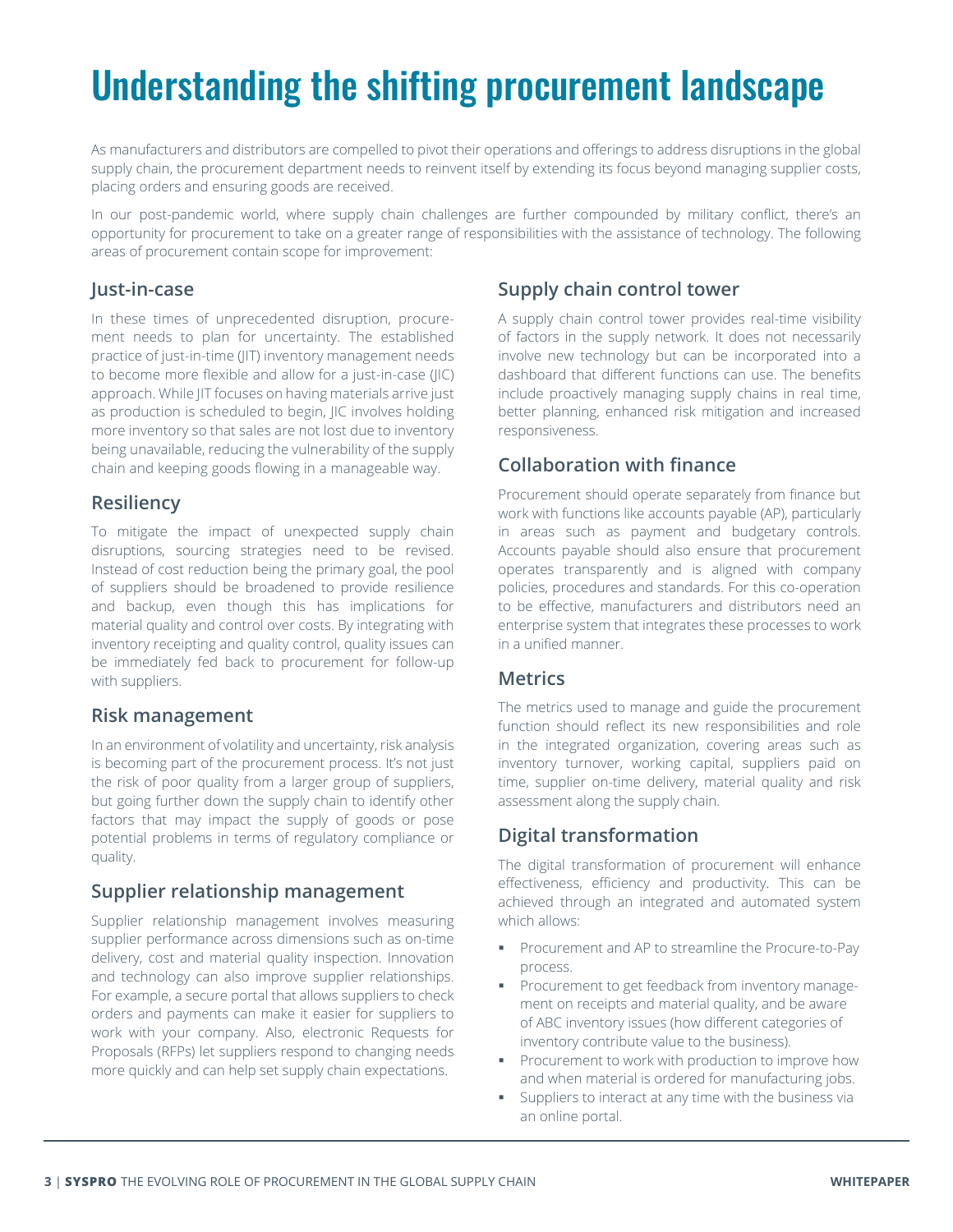# Strategies for success

Organizations around the world are facing unprecedented challenges, with supply chain disruptions threatening their future viability. As a result, procurement is increasingly expected to become more influential in the overall business strategy, specifically in the areas of mitigating risk, creating a competitive advantage and driving growth.

Here are 5 key strategies manufacturers should adopt to ensure the future agility and resilience of their supply chains.

# **ONE:** Anticipate and plan for uncertainty

The ability to identify and plan for future scenarios has become a strategic imperative to mitigate risk and ensure business continuity. The rigorous manual process of gathering and interpreting supplier, market and environmental information is being replaced with a new data-driven approach that enables real-time decision-making and forward planning on both strategy and performance.

This approach includes:

- The creation of integrated data ecosystems and the use of artificial intelligence and predictive analytics for realtime interpretation.
- The use of technologies such as sensors, natural language processing (NLP) software and the Internet of Things (IoT) to enhance the integrity of these ecosystems.

# **TWO:** End-to-end supply chain visibility

End-to-end supply chain visibility provides a single platform where everything from early stage planning to final delivery can be tracked and traced in real time on a global scale. These advanced insights improve customer service, reduce costs, help with regulatory directives and mitigate interruptions that could affect supplier inventory levels and product delivery.

Embedded AI capabilities provide real-time intelligence, actionable insights and recommendations that reduce disruption mitigation time from days to hours. Data from third-party tracking tools can be leveraged and integrated back into the manufacturer's own system. Full visibility along the supply chain also improves traceability of manufactured products. Ultimately, end-to-end supply chain visibility leads to operational efficiency, improved profits and satisfied customers.



# **THREE:** Embrace the limitless potential of digitalization

Rapid advancements in digital technologies are reinventing business supply chains and are poised to transform how the procurement function delivers value. Strategic sourcing is becoming more predictive, transactional procurement is becoming more automated, and supplier relationship management is becoming more proactive.

Digital procurement solutions are enabling the future by providing access to previously unavailable data; bringing order to massive (but unstructured) data sets; driving more complex analysis and better supplier strategies; and enabling more efficient operations.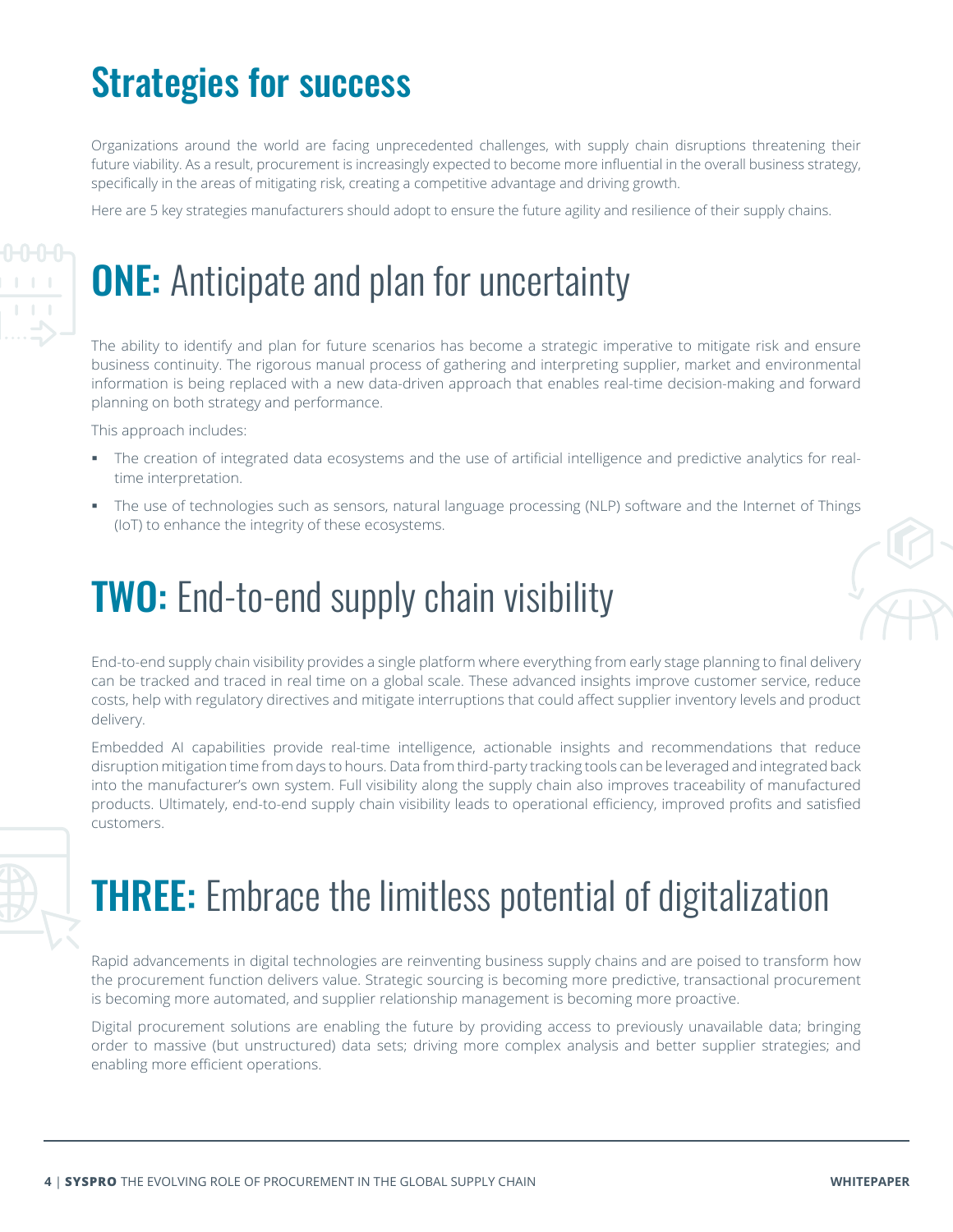# FOUR: Focus on building a robust supply chain

Companies have realized that by encouraging their procurement departments to pursue the holy grail of greater efficiency and cost cutting they have sacrificed robustness, resilience and effectiveness. Now, manufacturers and distributors must consider how to re-engineer their supply chains to be resilient by design, factoring in increased complexity and uncertainty as the new normal.

In the months and years ahead, effective supply chain risk management will be all about agility and finding the perfect balance between JIT processes and JIC scenarios. Truly robust supply chains will use real-time data to identify shifts in demand or disruptions faster and adapt to sudden changes more quickly, with an agile supply network replacing traditional lean business models.

# **FIVE:** Agile sourcing to mitigate risk

With supply chain disruptions happening more frequently, it's important to balance the need for lower costs with mitigating risk. While finding the right balance might result in a higher cost of sourcing, it does provide insurance against potentially higher future losses. This presents an opportunity for local manufacturers to partner with local suppliers and consider alternate sources for raw materials, increasing the robustness of the networks and ensuring demand can be met with supply, even in extraordinary times.

Businesses that proactively invest in supply chain risk mitigation by diversifying their supplier base will be able to absorb future supply chain shock and bounce back faster than those which do not.

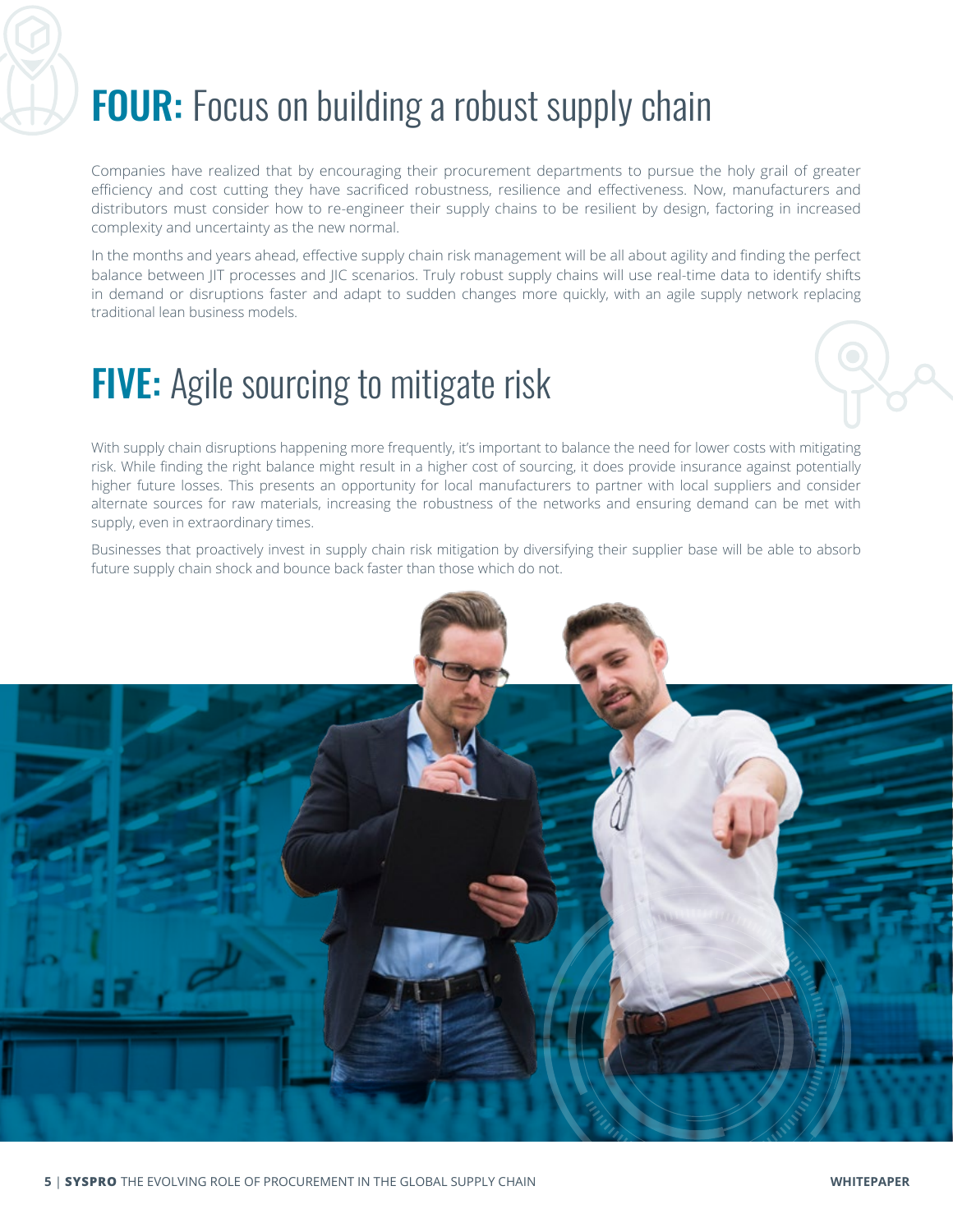

### ERP: The future of procurement in the enterprise

A procurement function that operates in a silo, separate from other functions, will lack the capability to make any substantive changes so that it can be more effective. Whether it is collaborating with other departments, working in a more volatile supply chain environment, enabling a more resilient supply chain through a larger group of suppliers or managing risk, an ERP system allows procurement to deliver a more agile supply chain with visibility across the entire supply ecosystem. ERP systems help mitigate risk, improve governance and provide insights into supply chain issues, enabling procurement to provide the value and services needed.

An effective ERP system is a prerequisite to empowering a procurement department to work according to sourcing policies and to streamline and optimize procurement processes. In addition, organizational insights and operational data are the backbone of a profit-impacting procurement department.

By setting up and managing sourcing strategies and policies within your ERP, and with the recommendation of suppliers during your purchasing cycle, you can mitigate purchasing risks, improve purchasing governance, and maintain supplier negotiated agreements across the organization – allowing you to buy products and services at the best value-to-price ratio.

With improved controls, visibility, efficiencies and the automation ability that ERP provides, Vendor Managed Inventory, Supplier Rebates, Claims, Purchasing, Payments, Preferred Suppliers, Returns and Requests for Quotation can all be managed effectively. This translates into cost reduction and improved profitability.

Additionally, inventory trend analysis, forecasting and material requirements planning are features that ERP systems provide in refining the input requirements to the procurement department. With improved and richer information, procurement is better able to service other departments by ensuring that working capital is better managed via the reduction of wasteful purchasing.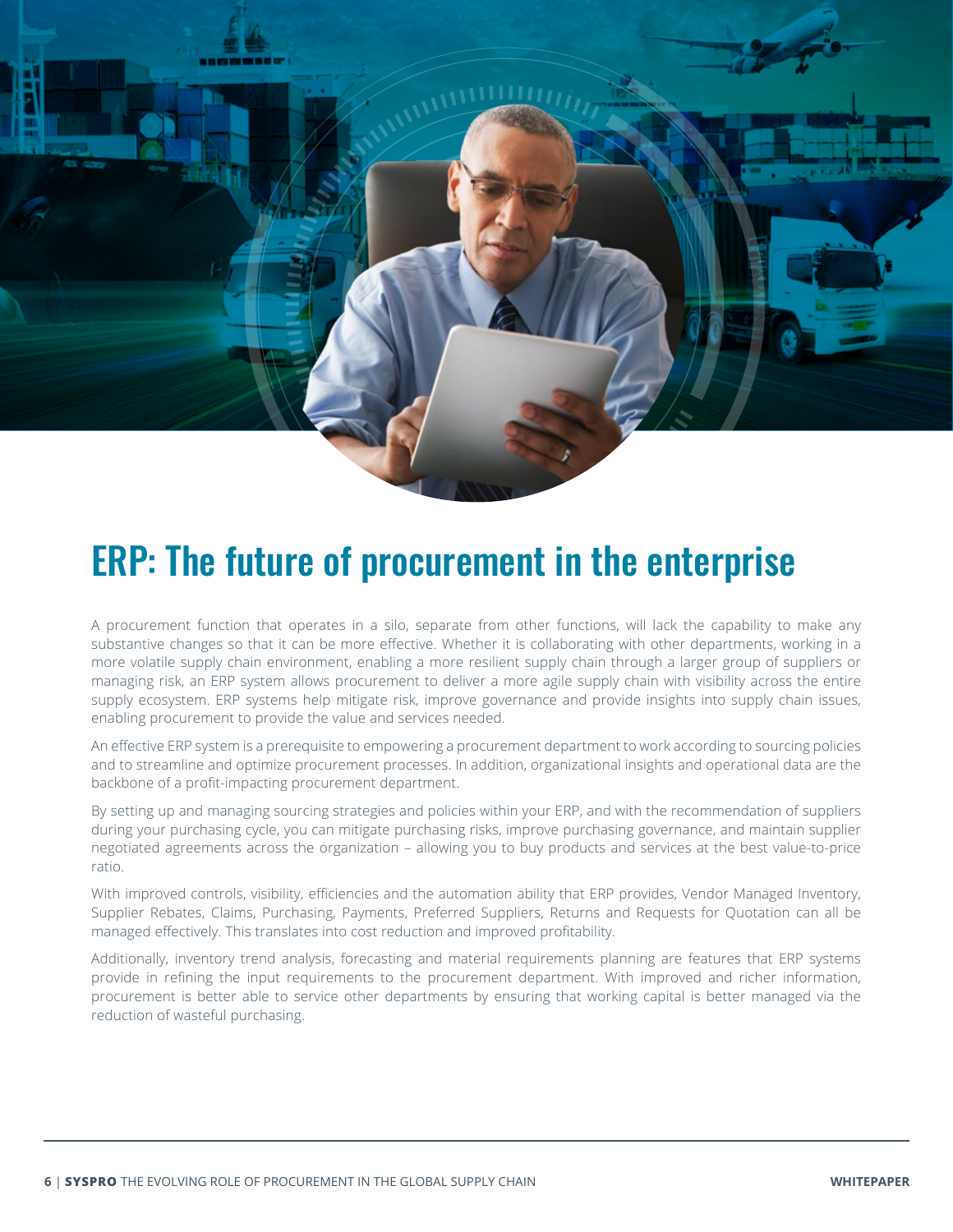# Conclusion

Procurement is a promising arena in the quest for rapid, sustainable profits and competitive supply chain models. Streamlining your procurement procedures and making sure that all policies are in place is critical to the overall success of your business.

Supply chain management drives companies to re-evaluate the ways they manufacture, distribute and sell products. By using an appropriate ERP solution, you can streamline this process even further, enabling your supply chain to become a strategic advantage to your business and set you apart from your competitors.

#### **For more information, visi[t syspro.com.](https://za.syspro.com)**